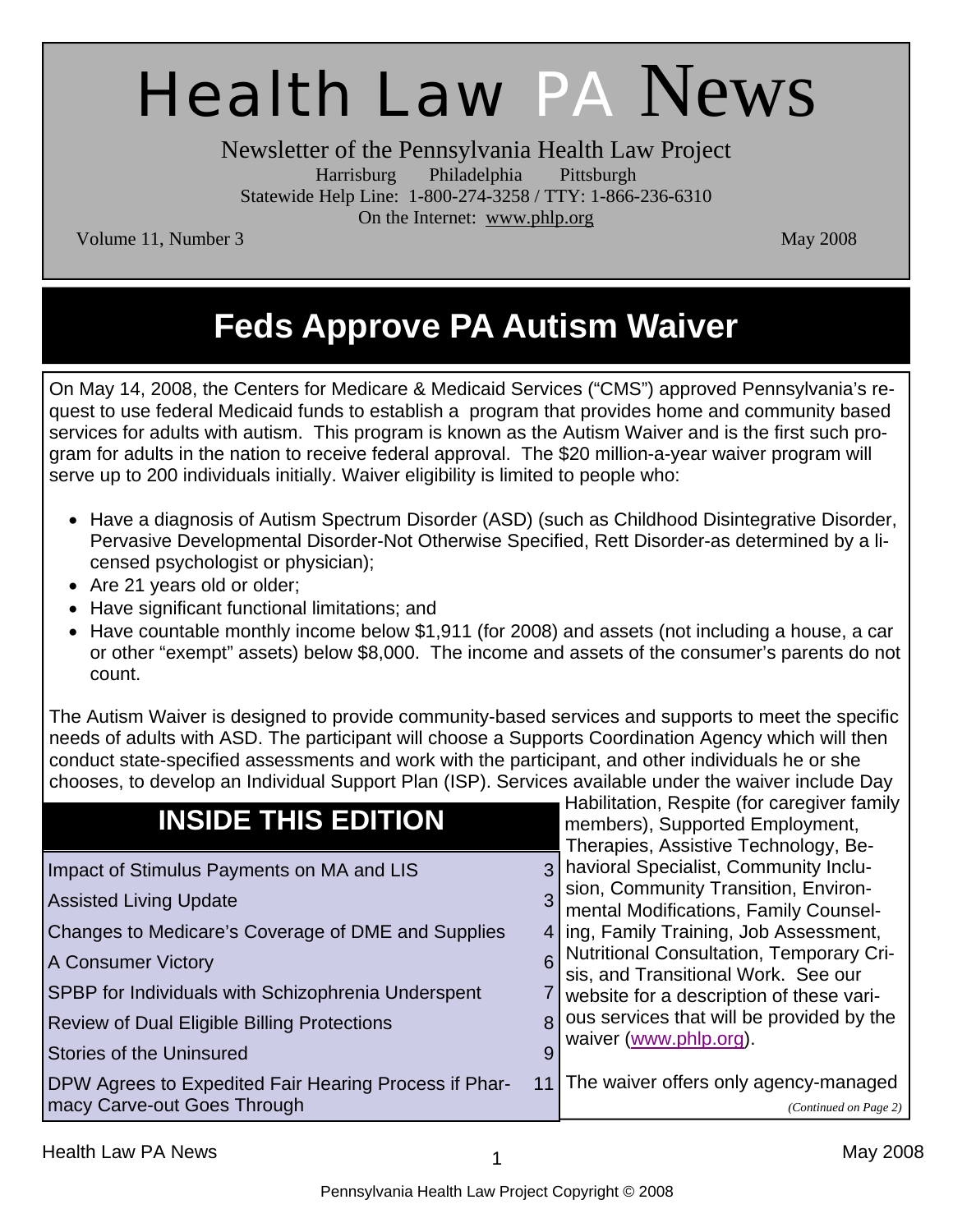#### *(Continued From Page 1)*

services at this time. The Department of Public Welfare (DPW) intends to submit a waiver amendment to add participant-directed services at a later date.

#### **Distribution of Waiver "Slots"**

The Bureau of Autism Services will allocate waiver slots on a regional basis to ensure access across the Commonwealth. The Bureau will allocate the number of waiver slots for each region based on the percentage of Pennsylvania's population age 20 or older in each region, according to the U.S. Census Bureau's 2006 Current Population Estimates. The regions are divided as follows:

> **West**: Allegheny, Armstrong, Beaver, Butler, Cameron, Clarion, Clearfield, Crawford, Elk, Erie, Fayette, Forest, Greene, Indiana, Jefferson, Lawrence, McKean, Mercer, Potter, Venango, Warren, Washington, and Westmoreland Counties

**Central**: Adams, Bedford, Blair, Cambria, Centre, Clinton, Columbia, Franklin, Fulton, Huntington, Juniata, Lebanon, Lycoming, Mifflin, Montour, Northumberland, Perry, Snyder, Somerset, Union, and York Counties

**Southeast**: Bucks, Chester, Delaware, Montgomery, and Philadelphia Counties

**Northeast**: Berks, Bradford, Carbon, Lackawanna, Lehigh, Luzerne, Monroe, Northampton, Pike, Schuylkill, Sullivan, Susquehanna, Tioga, Wayne, and Wyoming Counties

**Capitol**: Cumberland, Dauphin, and Lancaster Counties

#### **Initial Application Process**

Beginning July 1, 2008, individuals may apply for the Autism Waiver by calling the DPW Bureau of Autism Services at 1-866-539-7689. Applications will only be accepted by phone. Callers will receive a voice mail message asking for basic information about the caller and the per-

son for whom services are requested. The Bureau will determine whether the applicant meets basic program eligibility requirements (such as age and diagnosis). If that is the case, the Bureau will then check the DPW information systems to determine whether the applicant is currently receiving state or federally funded "long- term care services" through another waiver (e.g. PFDS, Consolidated, OBRA) or as a resident of an an ICF-MR. If so, that individual will be eligible for a waiver slot- if any remain- only after all other applicants without services are given slots.

During the initial 6 weeks of the waiver's operation, applicants without services will be randomly assigned a place on their region's intake list and applications will be processed in that order. If there are any slots left at the end of the 6 week period, applicants already receiving long-term care services will be randomly assigned a place on their region's "Priority 2" intake list and the remaining slots will be distributed in that order. The application process will include a "level of care assessment" as the waiver is limited, under federal law, to persons with significant care needs.

If the waiver slots in a region are filled, individuals requesting waiver services will be placed on a waiting list. Once waiver slots become available in a region, persons on the waiting list will then be assessed for level of care and financial eligibility.

After the initial 6 weeks of the application process (ending August 11, 2008), slots will be given to applicants without other services on a first-come first-serve basis. Any remaining slots will then be offered to persons who have other long-term care services.

Please call our HELPLINE at 1-800-274-3258 (voice) or 1-866-236-6310 (TTY) if you have further questions about the autism waiver and about the application process.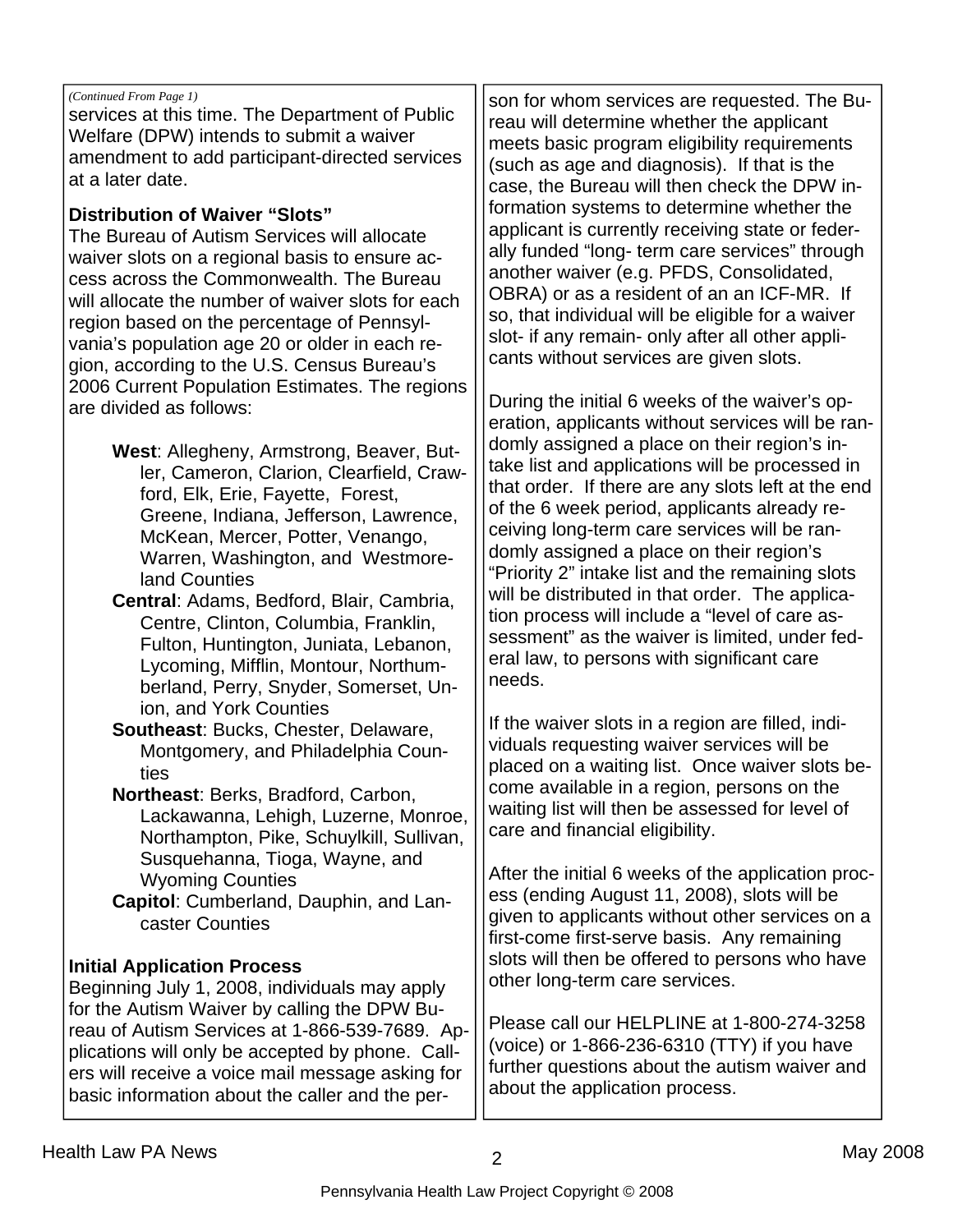# **The Impact of Economic Stimulus Payments on Eligibility for Public Health Programs**

Some low-income consumers may be eligible for the economic stimulus payments currently being sent to qualified individuals by the IRS. Consumers who received at least \$3,000 in income in 2007 from sources such as Social Security (retirement, survivor, or disability benefits) or the Veterans Administration can qualify if they file a 2007 tax return by **October 15, 2008**. The deadline to qualify for a stimulus payment has been extended beyond April 15, 2008 because of concerns that many eligible consumers who do not usually have to file tax returns were unaware of the need to file a tax return in order to get the payment. Qualified individuals will receive a one-time payment between \$300 and \$600.

Those who receive the economic stimulus payment need to understand how the payment will affect their eligibility for public healthcare programs. The short answer is that the payment will not immediately affect eligibility for Medical Assistance (MA) or the Medicare Part D Low-Income Subsidy (LIS).

The rebate check will not be treated as countable *income* for MA or the LIS. The rebate check might be treated as a countable *resource* for MA or the LIS **if and only if** the rebate is not spent by the end of the 2nd month following receipt of the check. For example, if an individual gets a rebate payment in May 2008, and decides to keep it or invest it, it would not count as a resource for May, June, or July 2008. If any funds remain unspent after July 31, 2008, the amount remaining is counted as a resource and may affect someone's eligibility for MA or the LIS. Countable resources include money in bank accounts, investments, and cash at home or elsewhere.

Please call our HELPLINE at 1-800-274-3258 (voice) or 1-866-236-6310 (TTY) if you have any further questions about these payments.

# **Assisted Living Update**

The Department of Public Welfare's Assisted Living Workgroup met for the last time in April. The Workgroup, which includes consumer representatives and provider representatives, met regularly with state officials to provide input on the development of the proposed regulations to implement the assisted living licensure statute enacted in July 2007. The proposed regulations are expected to be published in the PA Bulletin in the near future. A 30-day public comment period will follow publication of the proposed regulations. If you are interested in following the regulations' progress, we encourage you to join the mailing list of the PA Assisted Living Consumer Alliance (see below).

The PA Assisted Living Consumer Alliance (PALCA) was created earlier this year to make sure that the consumer voice gets heard in the development of Assisted Living Regulations for Pennsylvania. The Consumer Alliance is a coalition of organizations committed to ensuring quality assisted living options for consumers. **Consumers and consumer advocates are encouraged to join the Alliance and may do so by contacting Alissa Halperin at ahalperin@phlp.org.**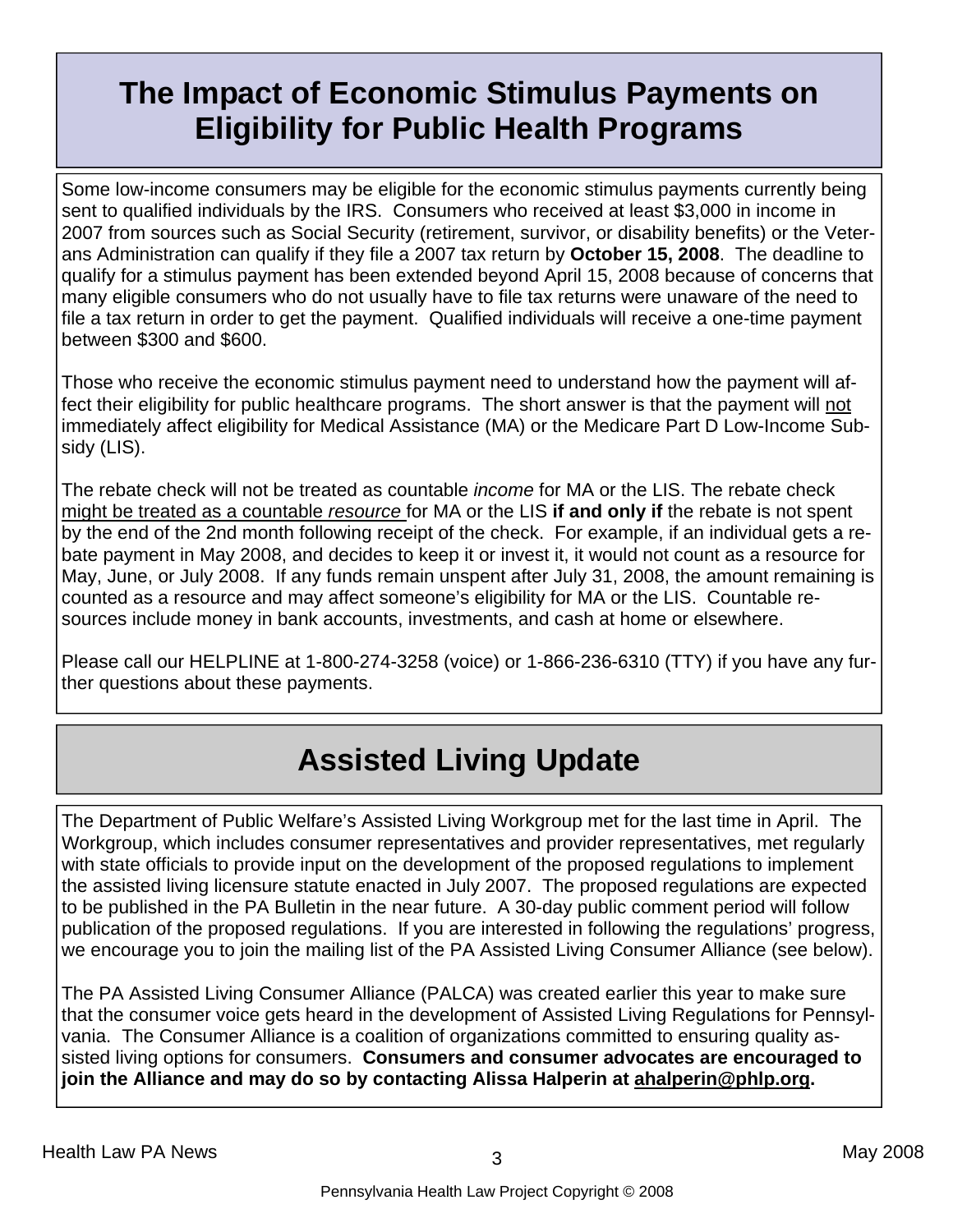# **Medicare's Coverage of Durable Medical Equipment and Supplies Changing July 1, 2008**

Starting July 1, 2008, consumers with **Original Medicare** in certain zip codes in Western PA will have to get their Medicare-covered durable medical equipment (DME) and supplies through a limited network of Durable Medical Equipment, Prosthetics, Orthotics, and Supplies (DMEPOS) contractors who have been approved by Medicare. This new program, called the Competitive Bidding Program, is being rolled out in phases. There are 10 locations throughout the country, including a Pittsburgh-area location, which will start using this new program on July 1, 2008. The program will be expanded to 70 other areas in 2009 and then nationwide after that.

### **Who is impacted by these changes?**

The Pittsburgh Competitive Bidding Area (CBA)includes:

- all of Allegheny and Washington Counties;
- most of Armstrong, Beaver, Butler, Fayette, and Westmoreland Counties; and
- small areas in Clarion, Greene, Indiana, Jefferson, Lawrence, Somerset, and Venango Counties.

A complete list of zip codes in the Pittsburgh CBA can be found at: www.dmecompetitivebid.com.

The changes will affect any Medicare beneficiary in **Original Medicare** (uses red, white, and blue card) who either:

- Has their permanent residence in a zip code in the Pittsburgh CBA, or
- Travels to a zip code in the Pittsburgh CBA and needs certain Medicare-covered equipment and supplies.

Beginning July 1, these individuals will have to use a Medicare-contracted supplier to get certain equipment and supplies (see next page).

### *Note: Individuals living in these areas in a Medicare managed care plan are not impacted by this change.*

### **How does the new Competitive Bidding Program Work?**

Currently, Medicare beneficiaries who have a prescription for DME or supplies can use any Medicare-approved supplier to fill their prescription. If the Medicare-approved supplier is a "participating" supplier, they have to accept the Medicare-approved amount for the item and they can only charge someone the 20% Medicare coinsurance (or the Part B deductible amount if that has not yet been met). However, if the approved supplier is "not participating", there is no limit on how much they can charge the individual consumer. In addition, non-participating suppliers can require that the consumer pay for the item up front and wait for reimbursement from Medicare for its portion of the bill.

*(Continued on Page 5)*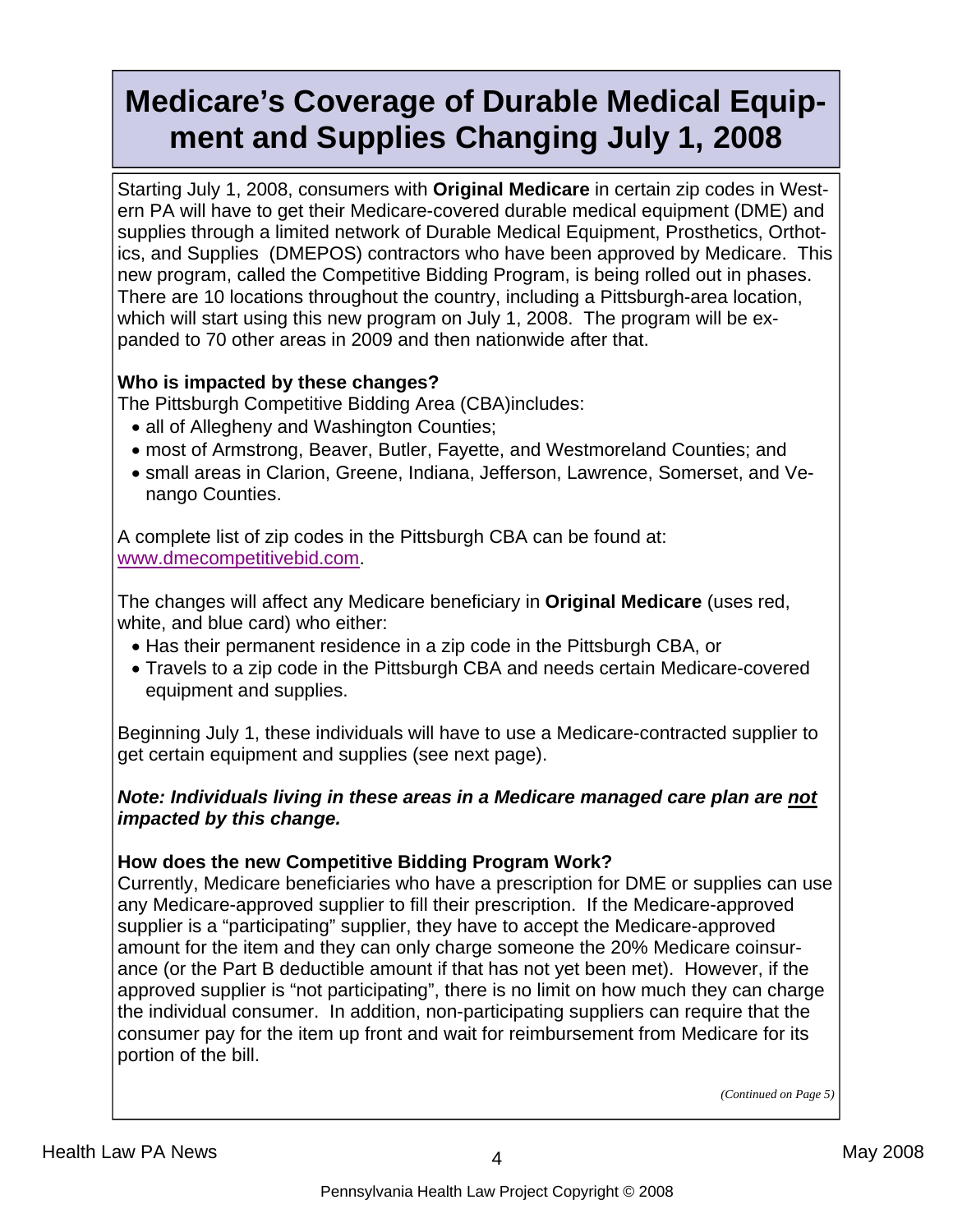#### *(Continued from Page 4)*

Under the new Competitive Bidding Program, Medicare beneficiaries in need of certain DME or supplies (listed on page 5) will generally have to use suppliers that were awarded contracts by Medicare. Suppliers had to submit bids to Medicare for the various items included in the program. Medicare awarded contracts to suppliers that offered the best price for the equipment or supplies and that met other standards.

Generally, only contract suppliers will be able to provide Medicare consumers with the DME and supplies listed below and be able to bill Medicare for these items. Contract suppliers cannot charge more than the single payment amount set by Medicare based on the bids received for a particular item and the price cannot be higher than the current Medicare fee schedule allowed amount. The contracted suppliers can only charge the consumer a 20% coinsurance (and any portion of the Part B deductible that has not yet been paid). Medicare announced the approved suppliers on May 19, 2008. Individuals can find a list of providers by going to www.medicare.gov/suppliers or calling MEDICARE at 1-800-633-4227 (voice) or 1-877-486-2048 (TTY).

Suppliers who were not awarded contracts can become "grandfathered" suppliers and continue to provide items through current rental agreements to Medicare beneficiaries in the Pittsburgh CBA **if** the supplier had been renting the item to the person prior to July 1, 2008. Suppliers are not required to become a "grandfathered supplier", and if they do not become one, their Medicare consumers will have to change to a contracted supplier to continue getting the equipment and supplies after July 1<sup>st</sup>. Suppliers must notify their consumers prior to July 1, 2008 to let them know whether they will be a grandfathered supplier or not. Grandfathered suppliers can also only charge the 20% coinsurance (and any Part B deductible still owed) for items included in this new program (listed below) that they have been providing to individuals prior to July  $1<sup>st</sup>$ . If a consumer is later prescribed something new, the consumer will need to use a Medicare-contracted supplier under the new program to get the new piece of equipment or item needed.

#### **Are all types of durable medical equipment, prosthetics, orthotics, and supplies included in the Competitive Bidding Program?**

No. Only the following types of equipment and supplies are included in the program beginning July 1<sup>st</sup>:

- Oxygen supplies and equipment;
- Standard power wheelchairs, scooters and related accessories;
- Complex rehabilitative power wheelchairs and related accessories;
- Mail-order diabetic supplies;
- Enteral nutrients, equipment, and supplies;
- Continuous Positive Airway Pressure (CPAP) devices and Respiratory Assist Devices (RADs) and related supplies and accessories;
- Hospital beds and related accessories;
- Negative pressure wound therapy pumps and related supplies and accessories; and
- Walkers and related accessories

*(Continued on Page 6)*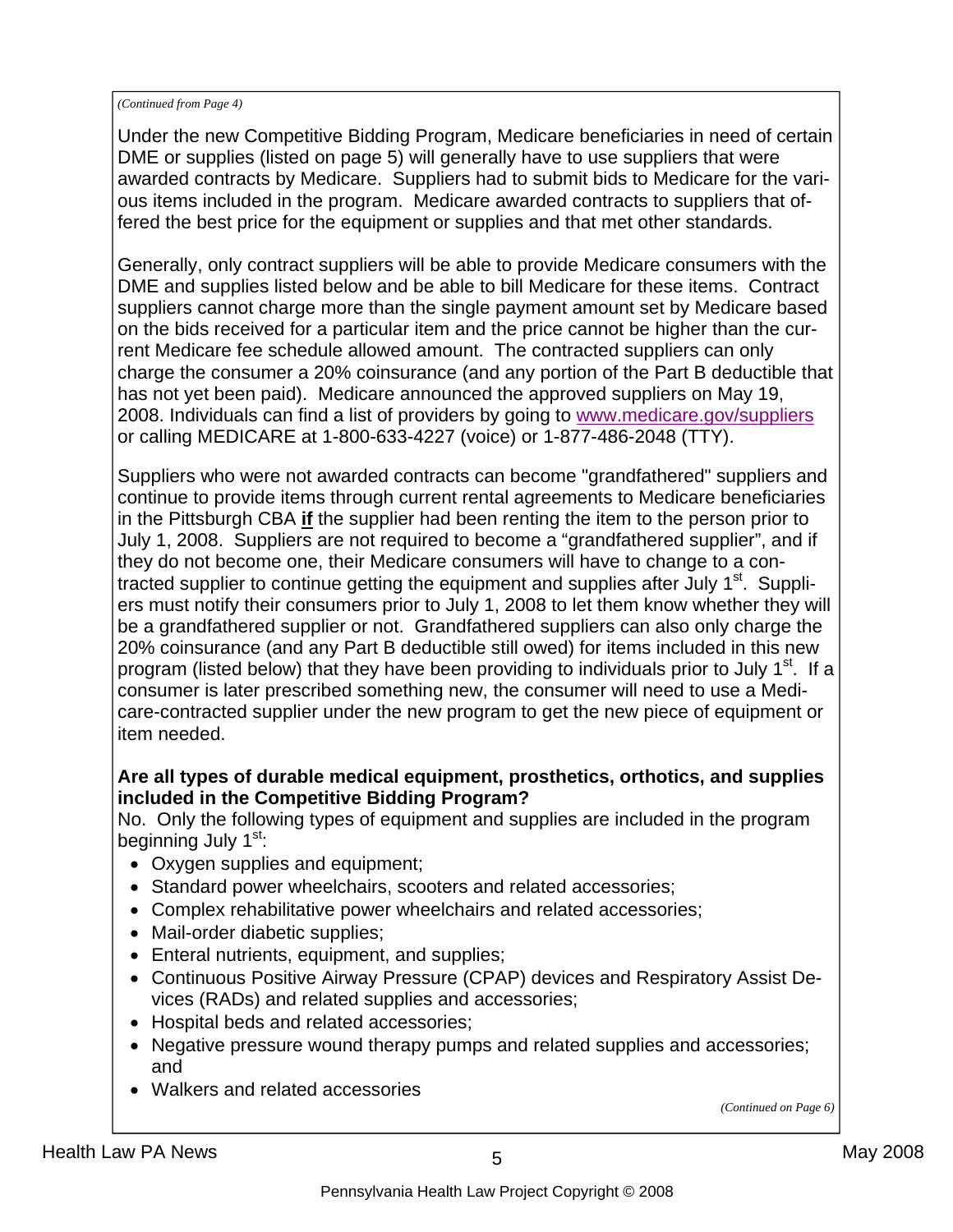# **A Consumer Victory**

Most consumers know that when a drug is available in generic and brand name versions, the generic version is usually the preferred drug, whether it is on the DPW Preferred Drug List (PDL) or on the Medical Assistance managed care plans formularies. Occasionally, however, DPW's PDL lists a brand name drug as "preferred" over a generic. This is because, in certain situations, a brand name drug company will offer to sell the brand name drug to the state at a lower price than the generic. Because the drugs are equivalent, Pennsylvania will choose the better price and put the brand name on the PDL as the preferred medication.

In the past, pharmacists sometimes incorrectly denied consumers these brand name drugs insisting that a generic had to be substituted (because PA has a mandatory substitution law). This issue was raised by the consumer representatives on DPW's Pharmacy and Therapeutics Committee and by PHLP. We are happy to report that DPW has been able to adjust its computer message to pharmacists. From now on, when a brand name is "preferred" over a generic on the PDL, pharmacists will see this on the computer and consumers should not be denied a medication at the pharmacy in this situation.

*(Continued from Page 5)* 

#### **What else is important to know about the Competitive Bidding Program ?**

- This new program only impacts certain durable medical equipment and supplies that are listed above; it does not affect the doctors, hospitals, or other healthcare providers an individual can see.
- Medicare-contracted DMEPOS suppliers may not charge more than the 20% coinsurance (and any applicable Part B deductible).
- If someone has insurance primary to Medicare (for example, if someone is still working and receiving coverage through their employer, this coverage may be primary to Medicare) and that primary insurance requires that they use a noncontracted supplier, Medicare may still pay its share for equipment and supplies as long as the supplier meets Medicare standards.
- If a person travels to a non-Competitive Bidding Area and needs any of the items listed above, she can use any Medicare supplier (even if she lives in a CBA).
- If someone has been receiving equipment or supplies from a non-contracted supplier, they may be able to stay with the supplier and continue receiving those items (if the supplier decides to be a grandfathered contractor).
- If someone owns equipment purchased before July 1, 2008, they can use any Medicare-approved supplier for repairs or replacement parts.

Medicare will be notifying beneficiaries living in the Pittsburgh CBA about the changes via mail in June. In addition, a statement about the Competitive Bidding Program will be included in the Medicare Summary Notices beneficiaries receive for months in which they have received healthcare services billed to Medicare. If you have any questions about these changes, please contact our HELPLINE at 1-800-274-3258 (voice) or 1-866-236-6310 (TTY).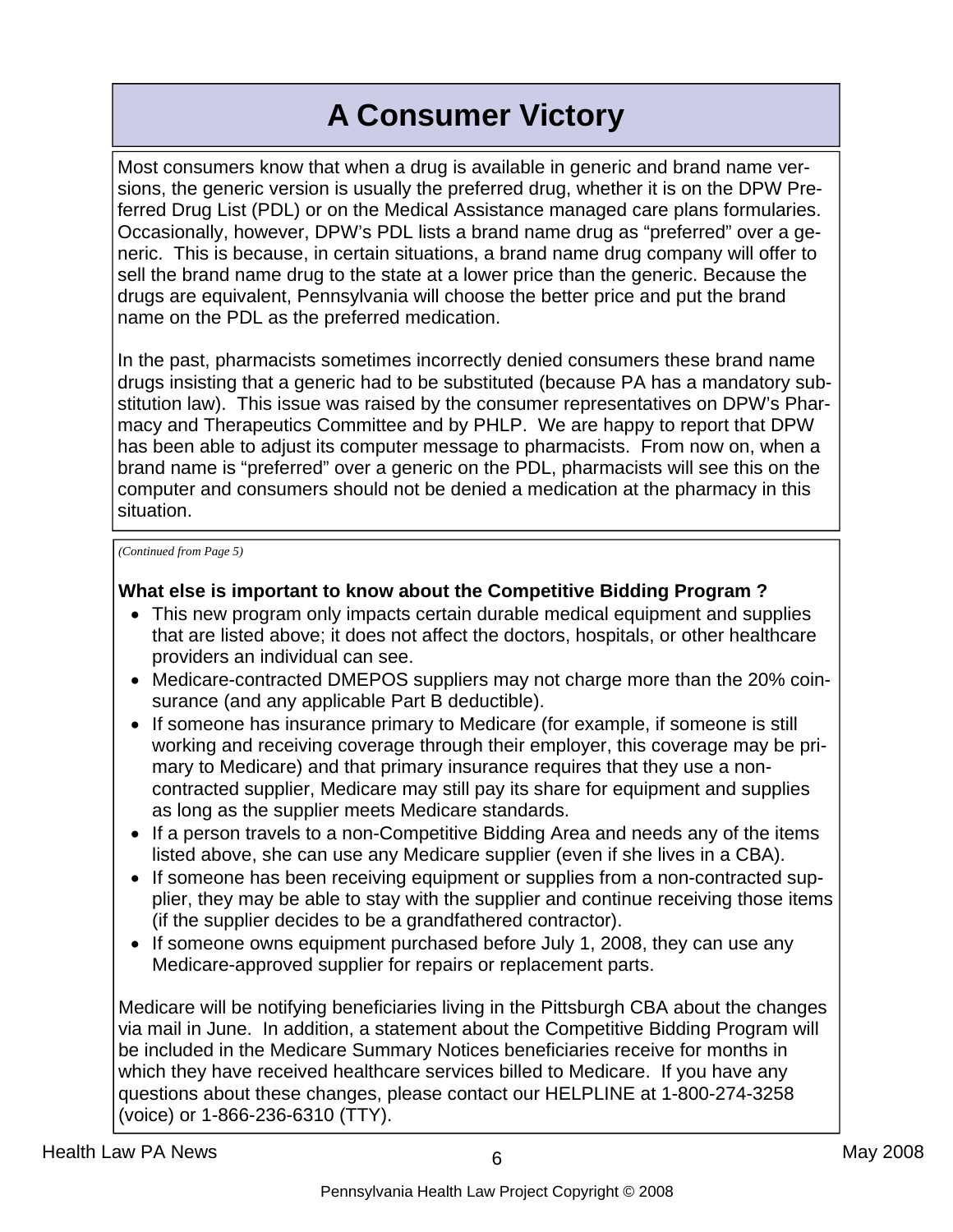# **SPBP for Individuals with Schizophrenia Has Funding That Must Be Spent By June 30, 2008**

The Special Pharmaceutical Benefits Program (SPBP) for individuals diagnosed with schizophrenia and in need of atypical antipsychotic medications currently has funding that must be spent by June 30, 2008 (the end of the state's fiscal year). The SPBP Program for mental health drugs is funded entirely through state funds. The Program will continue into the next fiscal year but unspent funds for this year will not be carried over. Because of this, we wanted to remind people about what SPBP covers and how to qualify in case you or someone you work with could benefit from the program.

The Department of Public Welfare's Office of Mental Health and Substance Abuse Services (OMHSAS) provides qualifying individuals with certain medications for the treatment of schizophrenia . The only medications currently covered by SPBP for people with schizophrenia are: Abilify, Clozaril, Clozapine, Geodon, Risperdal, Seroquel and Zyprexa. The SPBP also covers Clozaril Support Services.

To be eligible for SPBP for atypical antipsychotics, an individual must:

- Be a resident of Pennsylvania;
- **NOT** be on Medical Assistance;
- Have an annual income of \$30,000 or less (plus \$2,480 for each additional family member); and
- Have a diagnosis of schizophrenia.

For persons enrolled in Medicare Part D, the SPBP may help pay their Part D plan premium (depending on which plan they are enrolled in). In addition, SPBP helps with the Part D copayments and deductibles for the medications listed above. SPBP will also cover the above medications for those with Medicare Part D if they hit the "donut hole". Individuals who are eligible for Medicare Part D, but who have not yet enrolled, will get a Special Election Period to join Part D if they are approved for SPBP.

For an application or more information on the Special Pharmaceutical Benefits Program, go to: www.dpw.state.pa.us/ServicesPrograms/MentalHealthSubstanceAbuse. *Be sure to select the application for atypical antipsychotics since there is also an application online for the SPBP for individuals with HIV/AIDS.*

Mail the completed application with copies of documentation of income, Social Security card, proof of residence, and a prescription for one of the above medications with DSM IV diagnosis of schizophrenia including ICD-9-CM written on the prescription to:

 Department of Public Welfare SPBP MH P.O. Box 2675 Beechmont Building #32 Harrisburg, PA 17105

If you have questions or need assistance completing the application, call 1-877-356-5355. Applications are usually processed in 7-10 days. For faster processing, fax the application with documentation to ATTN: SPBP MH at 717-772-7964.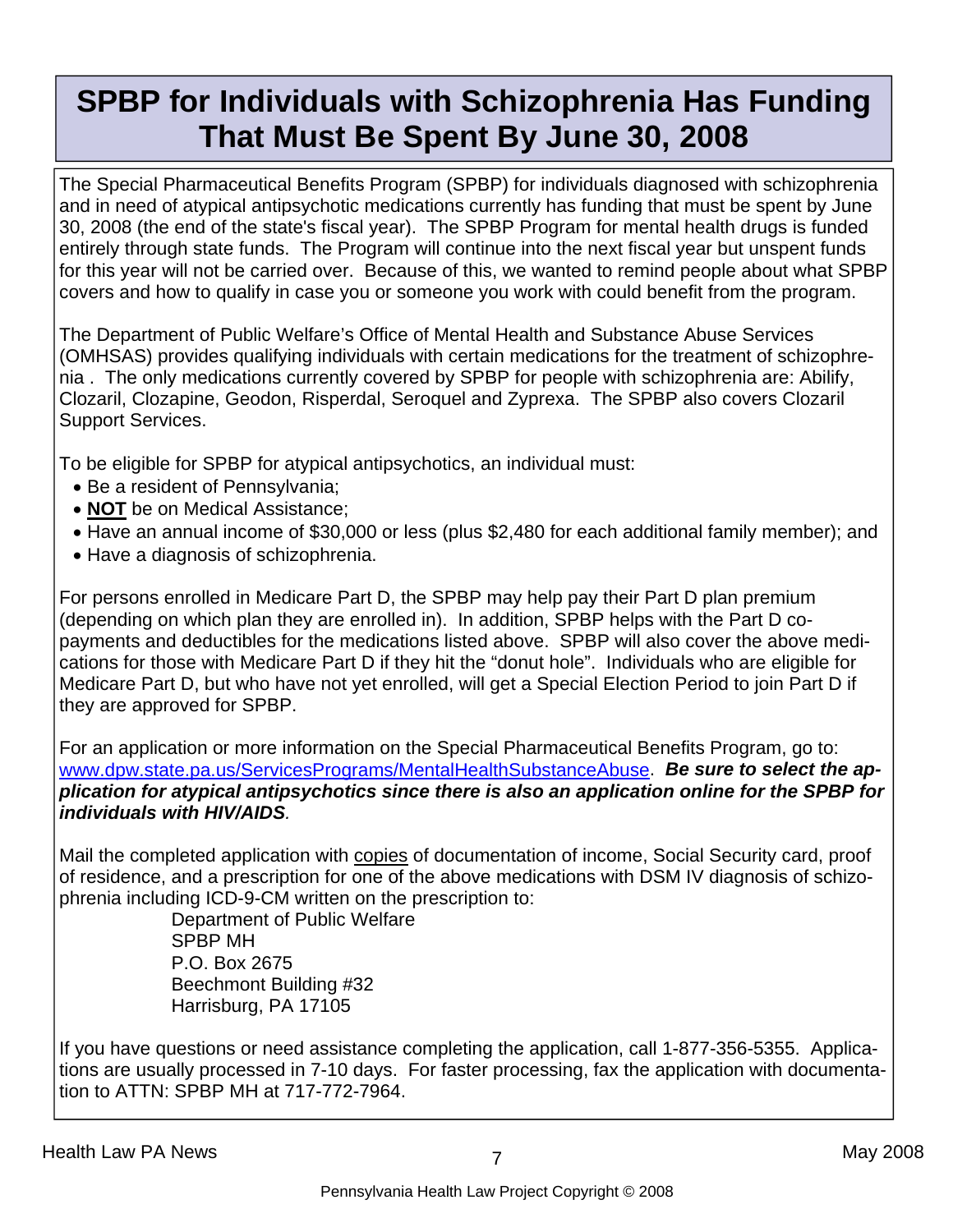# **Review of Dual Eligible Billing Protections**

In recent months, PHLP has gotten a high volume of calls to our Helpline from dual eligibles (people who get both Medicare and Medical Assistance (MA)) with medical billing problems. Therefore, we wanted to review the dual eligible protections included in the law to help consumers and their family members avoid and/or resolve billing problems and prevent them from making unnecessary payments to providers.

**First and foremost, it is against the law for a Medicare provider to bill a dual eligible for Medicare cost-sharing.** This is true even if the Medicare provider does not accept Medical Assistance. All dual eligible consumers need to show their ACCESS card along with their Medicare card (either the red, white, and blue card or a Medicare managed care plan identification card) *each time* they receive services. The AC-CESS card that dual eligibles will show to the providers will either be yellow (if they only get Medical Assistance) or green (if they get food stamp benefits in addition to their Medical Assistance). A provider can refuse to treat an individual if the provider does not want to take the AC-CESS card; however, if the provider treats the individual, he cannot bill her for *any* Medicare cost-sharing. Providers are not allowed to accept dual eligibles as "private pay" in order to bill the consumer directly.

Any Medicare provider can register with the state to be a MA provider. In that case, the provider bills Medicare (or a Medicare managed care plan like a Special Needs Plan) first and then bills any

remaining balance to Medical Assistance (MA). MA is always the payer of last resort, which means that after the provider bills Medicare, MA can cover any amounts not covered by Medicare, such as deductibles and co-insurances normally charged to Medicare consumers who do not have any other insurance.

**Providers must accept payment from MA as payment in full.** In general, MA pays up to the applicable MA fee schedule amount for the particular service provided. That means Medicare providers may not receive payment from MA for the entire amount of Medicare cost-sharing from MA. Sometimes, the provider may receive no additional payment from MA beyond what Medicare paid. Nonetheless, providers cannot bill dual eligibles for any of the Medicare cost-sharing or any remaining balance (this is called "balance billing" and it is not allowed). Providers who bill dual eligibles for the Medicare cost-sharing are subject to federal sanctions.

Dual eligibles who receive a bill from a provider for their Medicare cost-sharing should call or write a letter to the provider to make sure that the provider has their correct insurance information on file. They should tell the provider to bill MA for any Medicare cost-sharing if they have not yet done so and give the provider their Recipient Identification number from the ACCESS card if needed. Dual eligibles who are having billing problems can call the PHLP's Helpline at 1-800- 274-3258 or 1-866-236-6310 (TTY) for assistance.

PHLP staff are available in Southeastern PA to conduct trainings on Medicare Part D to help social service agencies and their clients navigate the Part D system. Trainings focus on the rights that dual eligibles have under Medicare Part D and the appeals and grievance processes that are available to all Part D enrollees.

To learn how to help get your clients' needs met through Medicare Part D, contact the PHLP HELPLINE to schedule a training (1-800-274-3258 voice or 1-866-236-6310/TTY). Please let us know if you require any special accommodations for persons with hearing and/or visual impairments.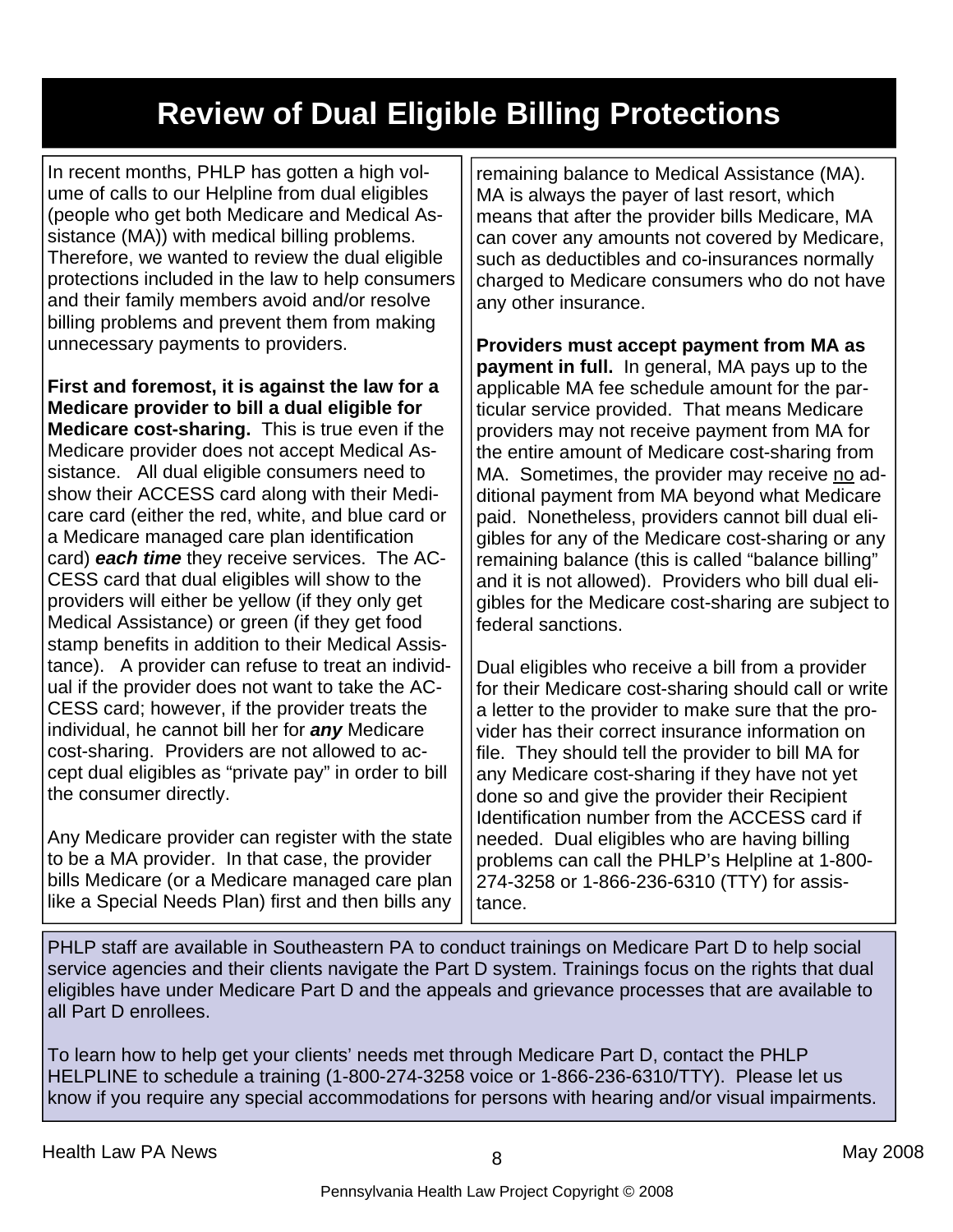# **Stories of the Uninsured**

*Beginning this month, the Health Law News will include a regular feature of stories about the uninsured. As part of PHLP's Refer the Uninsured Project (originally discussed in our July 2007 newsletter), we have been: counseling uninsured and underinsured individuals who call our HELPLINE; representing individuals who have been wrongly denied publicly funded health programs; and helping to raise the visibility of the uninsured in the public eye.* 

### **Clara's Story**

*"This is how they treat you, at your age, after Daddy worked all his life?"* That's what Clara's grown daughter said, in disbelief, as she tried to help her find health insurance by going on the Internet and giving her numbers to call.

Clara was a homemaker, raising two children in the Kensington neighborhood of Philadelphia. Her husband worked for the City of Philadelphia. In February of 2006, he was diagnosed with cancer. By January 2007, he had passed away. In February of 2007, Clara, age 61, no longer had health insurance through her husband. She was living on \$1,000/month survivor's benefits from her husband's Social Security.

Her college-educated daughter tried to help her find insurance. Clara called Independence Blue Cross, Aetna, and other local insurers. She never even got to the point of finding out if they would have accepted her or covered her pre-existing conditions because all the plans she could find cost more than half of her monthly income. She couldn't afford the coverage and still buy food and pay her gas and electric bills.

She tried to continue to take care of herself. "I found a place that was giving free mammograms. I went, but I was totally embarrassed,

because all my life I had insurance." Clara was lucky because her physician of 40 years was willing to continue to see her. However, she didn't want to see him when she didn't have health insurance, so she put off going to the doctor even when she didn't feel well. When she did see her doctor, he wanted to order diagnostic tests; but, they agreed together that she couldn't afford them.

Clara saw her biggest need as prescription coverage. She has degenerative arthritis "all over my body" but medications to help the pain upset her stomach. Even over-the-counter medications to treat these conditions are costly. She went into a depression after her husband's death and her physician gave her medication samples that helped, but she couldn't afford to continue the medications. Her cholesterol is high, but that too remains untreated because she can't afford the medications.

Clara called the Pennsylvania Health Law Project for help. PHLP staff referred her to the adultBasic health insurance program and to patient assistance programs for her medications. At the time she applied for adultBasic in the spring of 2007, the program had a waiting list of 85,000. Most persons have a wait of 12 months before they are able to purchase the adultBasic insurance at the subsidized rate of \$33/month. Clara was too afraid to continue to go without any insurance, so she chose to purchase adultBasic at its full cost of \$305/ month, despite the hardship this imposed – spending 1/3 of her monthly income on health insurance that does not include any prescription coverage!

Clara keeps busy. She is a giving person. She is a committeewoman for her area, and works with Aid for Friends, an organization that helps older persons who cannot leave their homes. She volunteers with her church. She never thought, before it happened, that her husband's unexpected death would leave her without health insurance. Now she knows it can happen to anyone.

*(Continued on Page 10)*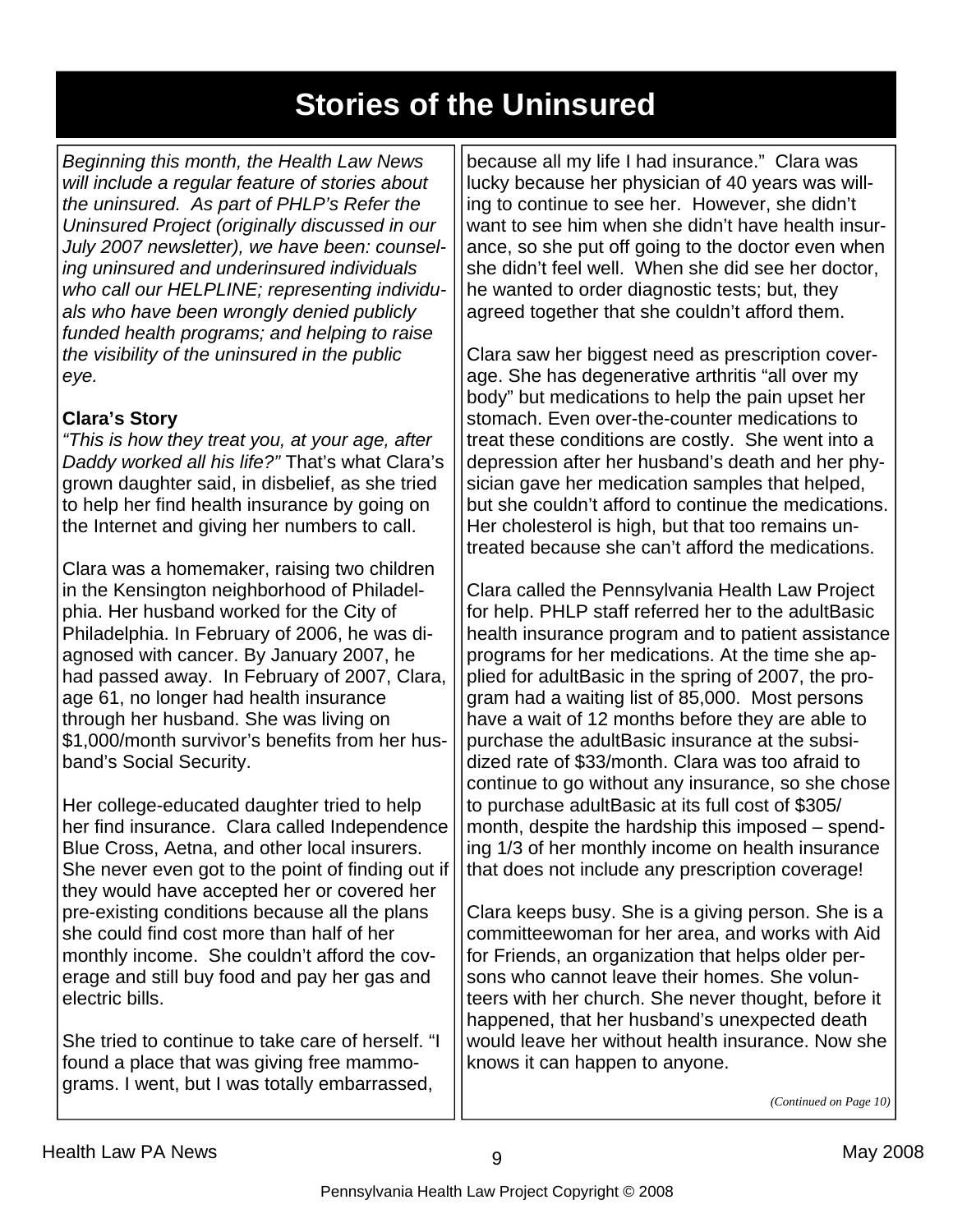#### *(Continued from Page 9)*

### **Tracy and Vito's Story**

Tracy and Vito thought they had done everything right. Vito ran a small business – he owned a restaurant in Northampton County, Pennsylvania. Despite the cost for small businesses, he provided health insurance for himself and his employees because once he and his wife decided to have a family, he knew it was too risky to go without. He worked 80 hours/week in the restaurant business. His wife worked outside the home only part-time- 38 hours per week – in order to care for their three children under age 6. Her company did not offer her health benefits.

Vito became sick with a mysterious illness finally diagnosed as leukemia. "We had \$20,000 worth of medical bills before they knew what was wrong with him," Tracy remembers. He required chemotherapy, and he could no longer work full time. The contract his health insurer had with his business required that he be employed full-time. As a result, he lost his health insurance and so did his wife and children.

His health care needs forced Tracy to leave her job combining serious financial problems with their lack of health insurance. "We sold everything but our house and minivan," Tracy recounts. This was the first time Tracy called PHLP desperate for health coverage for her critically ill husband, herself and her children. Lawyers at PHLP determined that Vito was eligible for MAWD, or Medical Assistance for Workers with Disabilities, and that Tracy and the children were also eligible for Medicaid.

Vito died in January 2007. Two weeks later, Tracy received notice that her husband was approved for Medicare, following the required two year waiting period after receiving cash benefits from Social Security disability. That was two years too late for Vito. But neither Tracey's story, nor the health insurance story, ends here.

Two months later, Tracy developed chest pain while picking up her children from school. By the

evening, she felt extremely dizzy and as though someone was standing on her chest. She was admitted to the hospital with a diagnosis of a blood clot to her lungs. Tracy believed she and her children were still covered through Medical Assistance. However, hospital staff informed her that she no longer had health insurance. She already had stacks of unpaid medical bills as well as funeral costs to cover. Fearful of increasing medical bills, she left the hospital against medical advice.

Tracy lost health insurance the first time because her husband could no longer work full time. She lost health insurance the second time because her Social Security survivor benefits of \$2,700/month for her family of four put her over the income limit for Medical Assistance.

Tracy found out she had a heart condition and a possible blood disorder. She began paying for medications and an MRI with her credit card. She left an emergency room against medical advice because she could not afford another hospitalization. She tried to buy health insurance but was denied because of pre-existing conditions. Requiring frequent blood tests and visits to specialists at a university hospital, Tracy remained uninsured. This was the second time Tracy called PHLP. Lawyers helped Tracy qualify for Medical Assistance under a program where each month, if her medical bills are over \$2500, she gets insurance to pay for the excess. But unpredictable medical expenses do not offer much security.

Tracy's three daughters are now all old enough to be in school. She has returned to work fulltime for the same small business. This time, with Tracy's insurance troubles known to her employer, the employer chose to offer health insurance to his employees. The insurance is expensive for a widow with three children, but for the first time in two years, Tracy can breathe easier that no member of her family is uninsured. She hopes she can continue to afford the plan.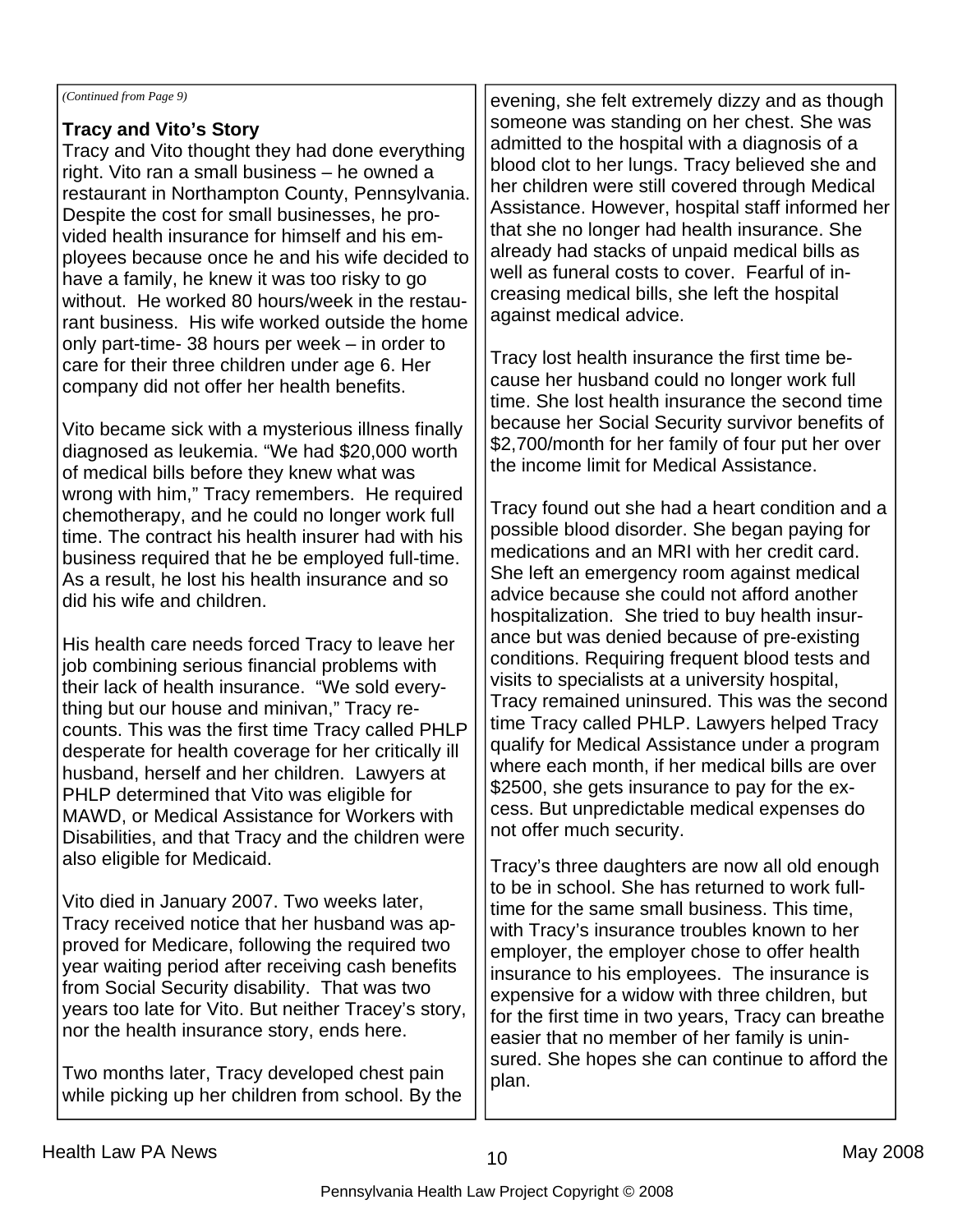# **DPW Agrees to Expedited Fair Hearing Process If Pharmacy Carve-Out Goes Forward**

As we previously reported in our March Newsletter, DPW is proposing to carve-out responsibility for prescription drugs from the Medical Assistance managed care plans and instead administer this benefit under the MA fee-for-service program. DPW plans to implement the change beginning in January 2009 and apply it first in the Health-Choices program in the SE and Lehigh/Capital zones as well as in the newly proposed Northwest Health Choices Plus zone (also discussed in the March newsletter and available at www.phlp.org).

One of the concerns that the Consumer Subcommittee of the Medical Assistance Advisory Committee raised regarding the carve-out was how it would impact affected consumers' appeal rights. Currently, when a HealthChoices Plan declines to cover a prescription medication, the consumer has a right to a quick appeal process from the Plan (who has to decide a grievance within 30 days) as well as a right to an expedited grievance and/or DPW Fair Hearing (with a decision in 72 hours) if their doctor verifies the consumer's life, health or functioning would be jeopardized if they had to wait longer for a decision. However, if prescription medications are instead handled by DPW through the MA fee-for-service system, the only appeal mechanism now available under that system is the normal Fair Hearing process where consumers can wait up to 90 days for a decision. The consumers urged the Department not to go forward with the pharmacy carve-out unless it established an appeal process that was similar to the process currently provided by MA managed care plans and that could be expedited depending on the urgency of the situation.

At the May 2008 Consumer Subcommittee meeting, DPW agreed to address the consumers' concerns. The Department provided a written proposal to create a grievance and fair hearing process that mirrors that of the MA managed care plans. It provides consumers affected by the carve-out with both a grievance process for DPW review of a medication denial as well as an expedited DPW Fair Hearing process for pharmacy services.

DPW intends to go forward with the pharmacy carve-out (and the proposed pharmacy services appeals process) unless the legislature intervenes to prevent the carve-out during the budget negotiation process. Stay tuned to our future Newsletters for updates on this matter.

#### **Do you currently get the Health Law PA News through the mail? Would you like to get this newsletter by e-mail?**

**If so, contact staff@phlp.org to change the way you get the Health Law PA News!**